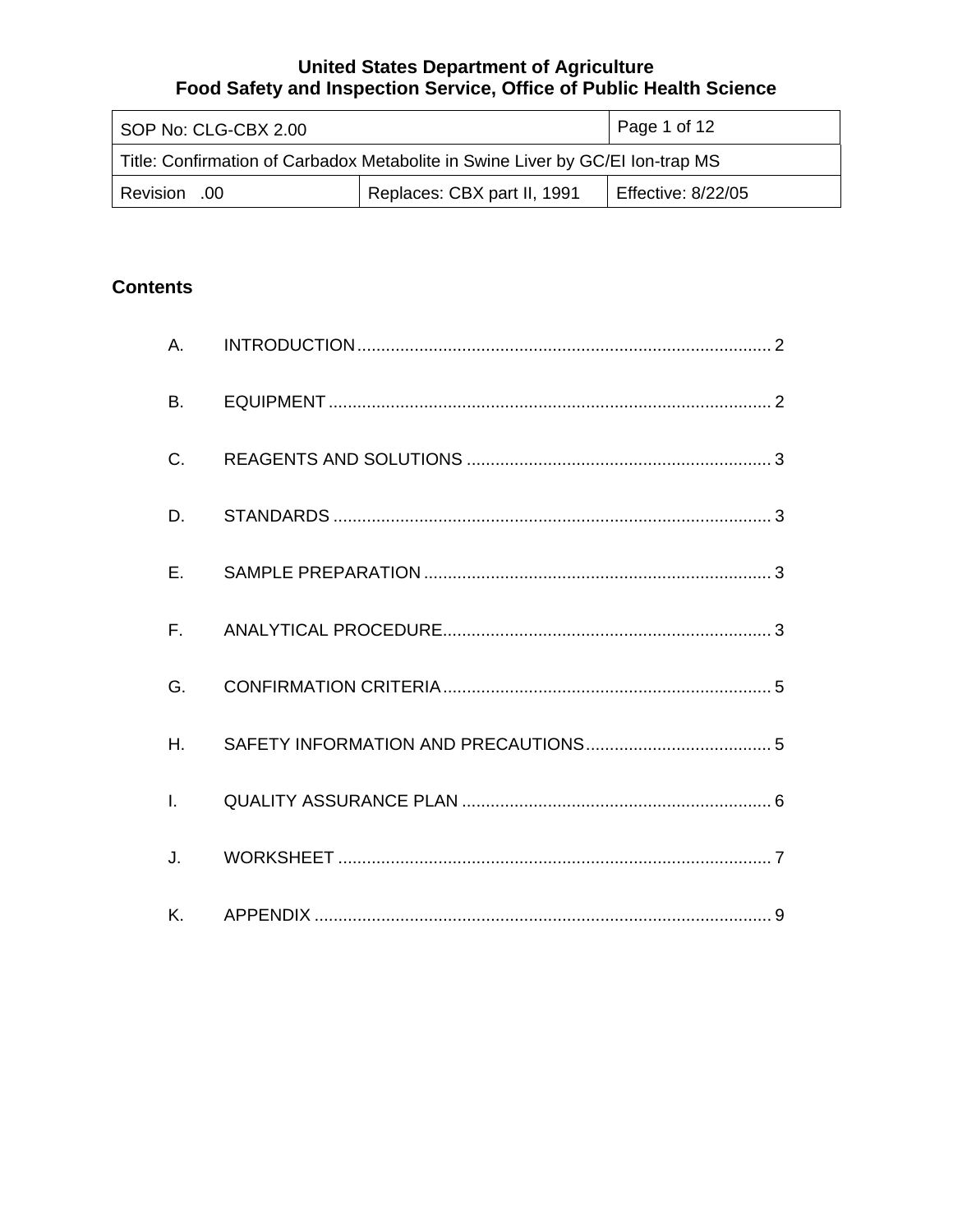<span id="page-1-0"></span>

| SOP No: CLG-CBX 2.00                                                           |  | $\vert$ Page 2 of 12 |  |
|--------------------------------------------------------------------------------|--|----------------------|--|
| Title: Confirmation of Carbadox Metabolite in Swine Liver by GC/EI Ion-trap MS |  |                      |  |
| Replaces: CBX part II, 1991<br>Effective: 8/22/05<br>Revision .00              |  |                      |  |

# **A. INTRODUCTION**

1. Theory

Carbadox metabolite derivative methyl quinoxaline-2-carboxylate (QME) is confirmed in extracts from the determinative method CLG-CBX1 by Gas Chromatography/Electron Ionization Ion-Trap MS (GC/EI IT-MS) in Selective Ion Monitoring (SIM) mode. Confirmation is based on comparison of sample GC retention time and relative ion abundance ratios against those obtained for a reference standard.

#### 2. Applicability

This method is applicable to quinoxaline-2-carboxylate in swine liver at ≥ 30 ppb.

3. Structure



### **B. EQUIPMENT**

1. Apparatus

Note: Equivalent apparatus may be substituted for the following:

- a. Eppendorf pipettors Variable volume pipettes: 2 20 µL, Cat No. 05-402-46, 10 - 100 µL, Cat No. 05-402-48, 50 - 200 µL, Cat. No. 05-402-49, 100 -1000 µL, Cat. No. 05-402-50 and 500 - 2500 µL, Cat. No. 05-402-51, Fisher Scientific.
- b. Teflon® membrane Syringeless Filter Device, 0.2 µm Pore Size, Cat. No. UN203NPENYL, Whatman.
- 2. Instrumentation

Note: An equivalent can be used for any instrumentation listed below.

- a. Mass spectrometer Varian Saturn 2000.
- b. Gas Chromatograph Varian Chrompack CP3800 GC equipped with Varian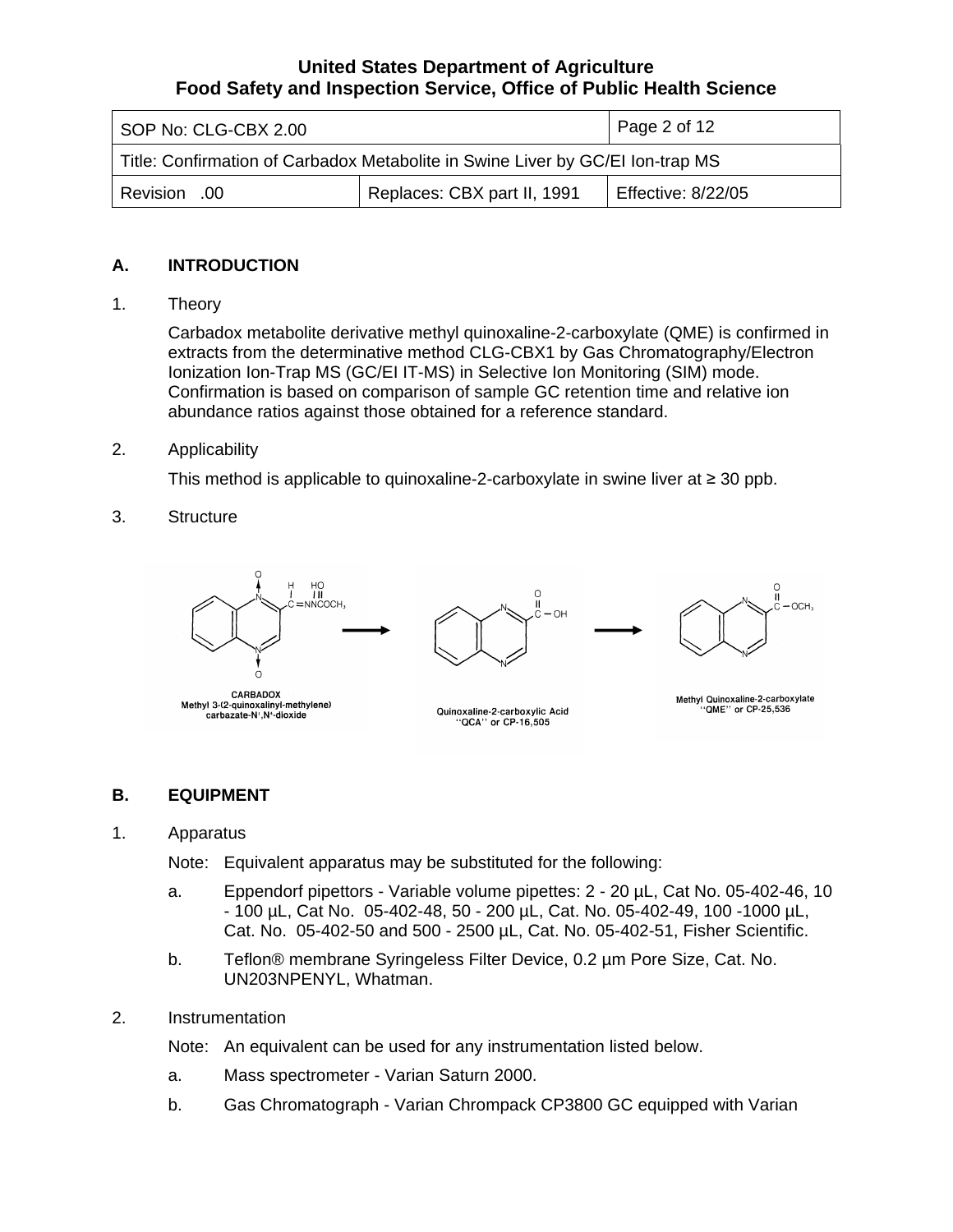<span id="page-2-0"></span>

| SOP No: CLG-CBX 2.00                                                           |  | Page 3 of 12 |  |
|--------------------------------------------------------------------------------|--|--------------|--|
| Title: Confirmation of Carbadox Metabolite in Swine Liver by GC/EI Ion-trap MS |  |              |  |
| Replaces: CBX part II, 1991<br>Effective: 8/22/05<br>Revision .00              |  |              |  |

CP8200 AutoSampler.

c. Analytical column - DB-5MS, 30 m x 0.25 mm id, 0.25 µm film thickness, Part No. 122-5532, JW Scientific.

# **C. REAGENTS AND SOLUTIONS**

### 1. Reagents

Note: Equivalent reagents or solutions may be substituted for the following.

- a. Iso octane Cat. No. 362-4, Burdick & Jackson.
- b. Toluene Cat. No. AH 347-4, Burdick & Jackson.

# **D. STANDARDS**

GC/MS External Standard – 0.15 µg/mL methyl quinoxaline-2-carboxylate (QME):

Pipet 10 µL Stock Solution 1 from CLG-CBX1 D.2.b.i into GC vial. Add 990 µL Toluene and mix.

# **E. SAMPLE PREPARATION**

See CLG-CBX1 section E.

# **F. ANALYTICAL PROCEDURE**

- 1. Weigh, extract, and clean up the sample as described in Determinative Method CLG-CBX1, sections F.1 and F.2.
	- Note: Confirmatory sample sets require a tissue blank and a fortified recovery spiked at a concentration necessary to yield an extract of approximately the same concentration as the sample to be confirmed.
- 2. Filter the undiluted toluene extract, from step F.2.e.iv of the determinative method, through a Teflon® membrane. The extract is ready for GC-MS analysis using the Ion Trap MS.
- 3. Set Instrument Operating Conditions:

Note: The instrument parameters listed here may be optimized, if necessary, to accommodate differences between individual instruments.

a. Gas Chromatograph Parameters:

| <b>Carrier Gas</b>      | <b>Helium</b> |
|-------------------------|---------------|
| <b>Column Flow Rate</b> | $1.0$ mL/min  |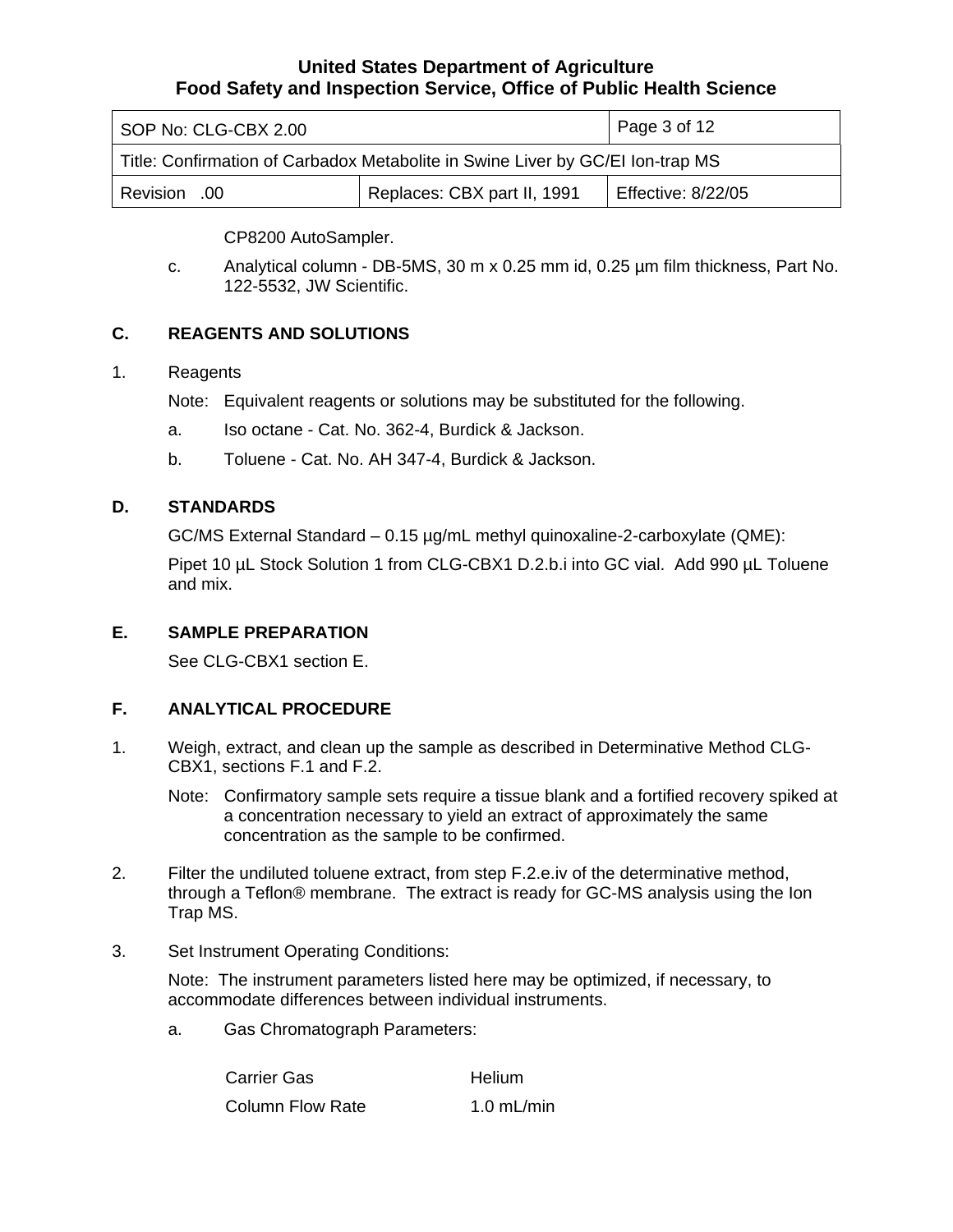| SOP No: CLG-CBX 2.00                                                           |  | Page 4 of 12 |  |
|--------------------------------------------------------------------------------|--|--------------|--|
| Title: Confirmation of Carbadox Metabolite in Swine Liver by GC/EI Ion-trap MS |  |              |  |
| Replaces: CBX part II, 1991<br><b>Effective: 8/22/05</b><br>Revision .00       |  |              |  |

| Injector Temperature      | 220 °C                                          |
|---------------------------|-------------------------------------------------|
| <b>Injection Volume</b>   | $2 \mu L$                                       |
| <b>Injection Mode</b>     | Pulse injection, splitless at 30 psi for 1 min. |
| Temperature Program:      |                                                 |
| Initial temp:             | 100 $\degree$ C                                 |
| Initial hold time         | 1 min                                           |
| Program rate up to 180 °C | 20 °C/min                                       |
| Hold time at 180 °C       | 2 min                                           |
| Program rate up to 270 °C | $25 \degree C$ /min                             |
| Program rate up to 270 °C | $5 \text{ min}$                                 |
| Run time                  | 15.6 min                                        |

b. Mass Spectrometer Parameters:

| EM voltage               | Autotune to autotune +300 as needed. |
|--------------------------|--------------------------------------|
| Electron energy          | 70 eV                                |
| <b>Emission current</b>  | $25 \mu A$                           |
| Detector temperature     | 150 °C                               |
| Manifold temperature     | 80 °C                                |
| Transferline temperature | 220 $\degree$ C                      |

c. Data Acquisition Selected Ion monitoring mode: Ion 76, scan width 5d, ionization time factor 100 % Ion 102, scan width 5d, ionization time factor 100 % Ion 130, scan width 5d, ionization time factor 50 % Ion 158, scan width 5d, ionization time factor 100 %

# 4. Optimize MS

- a. Tune the instrument on the day of the analyses.
- b. Before analyzing a set of samples, verify system suitability by injecting a 0.15 µg/mL QME external standard.
- 5. Analyze sample set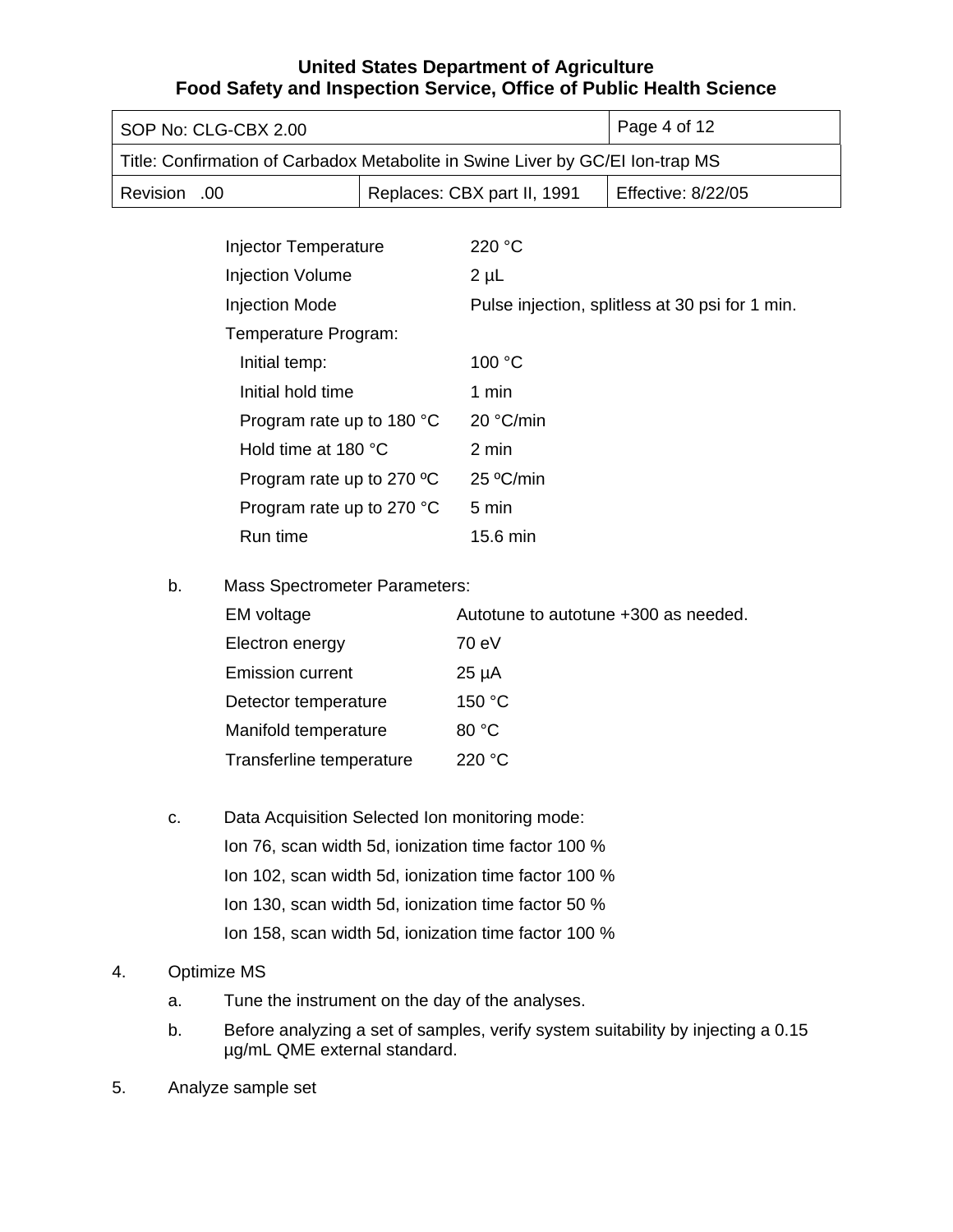<span id="page-4-0"></span>

| SOP No: CLG-CBX 2.00                                                           |  | Page 5 of 12 |  |
|--------------------------------------------------------------------------------|--|--------------|--|
| Title: Confirmation of Carbadox Metabolite in Swine Liver by GC/EI Ion-trap MS |  |              |  |
| Replaces: CBX part II, 1991<br><b>Effective: 8/22/05</b><br>Revision .00       |  |              |  |

Recommended injection sequence for analysis set)

- a. Standard
- b. Solvent blank (if necessary)
- c. Blank (Negative tissue control)
- d. Sample
- e. Solvent blank (if necessary)
- f. Recovery
- g. Solvent blank (if necessary)
- h. Standard

Note: Carry-over may be observed when too high a concentration of QME sample is injected. It is always prudent to inject the solvent blank after a high concentration of QME sample is analyzed. Multiple sample and/ or reference injections may be used to provide averaged response values.

#### **G. CONFIRMATION**

- 1. For each chromatogram showing a positive analyte response, record the retention time and ion abundance for each ion peak detected. Calculate ion abundance ratios, relative to the ion showing the highest abundance in the external standard.
- 2. Compare response for each sample against that obtained for the nearest reference. Normally the external standard should be used for this purpose. However, if sample response shows evidence of matrix effects, the recovery may be substituted. Compute a % difference for the retention times and for each ion abundance ratio, where % Difference = 100 X (Sample value – Reference value)/(Reference Value).
- 3. Confirmation of QME presence in a sample extract requires that the following criteria be met:
	- a. The retention time of the QME peak in the sample chromatogram is within  $\pm 2\%$ of that determined for the reference.
	- b. All monitored ions (76, 102, 130, and 158) are present in the sample and reference.
	- c. At least 2 fragment ion ratios calculated for the sample match those of the reference within a relative difference of  $\pm 20$  % for ratios between 20 - 100 %, and within  $\pm$  50 % for ratios <20 %.
	- d. The negative control extract does not contain QME.

### **H. SAFETY INFORMATION AND PRECAUTIONS**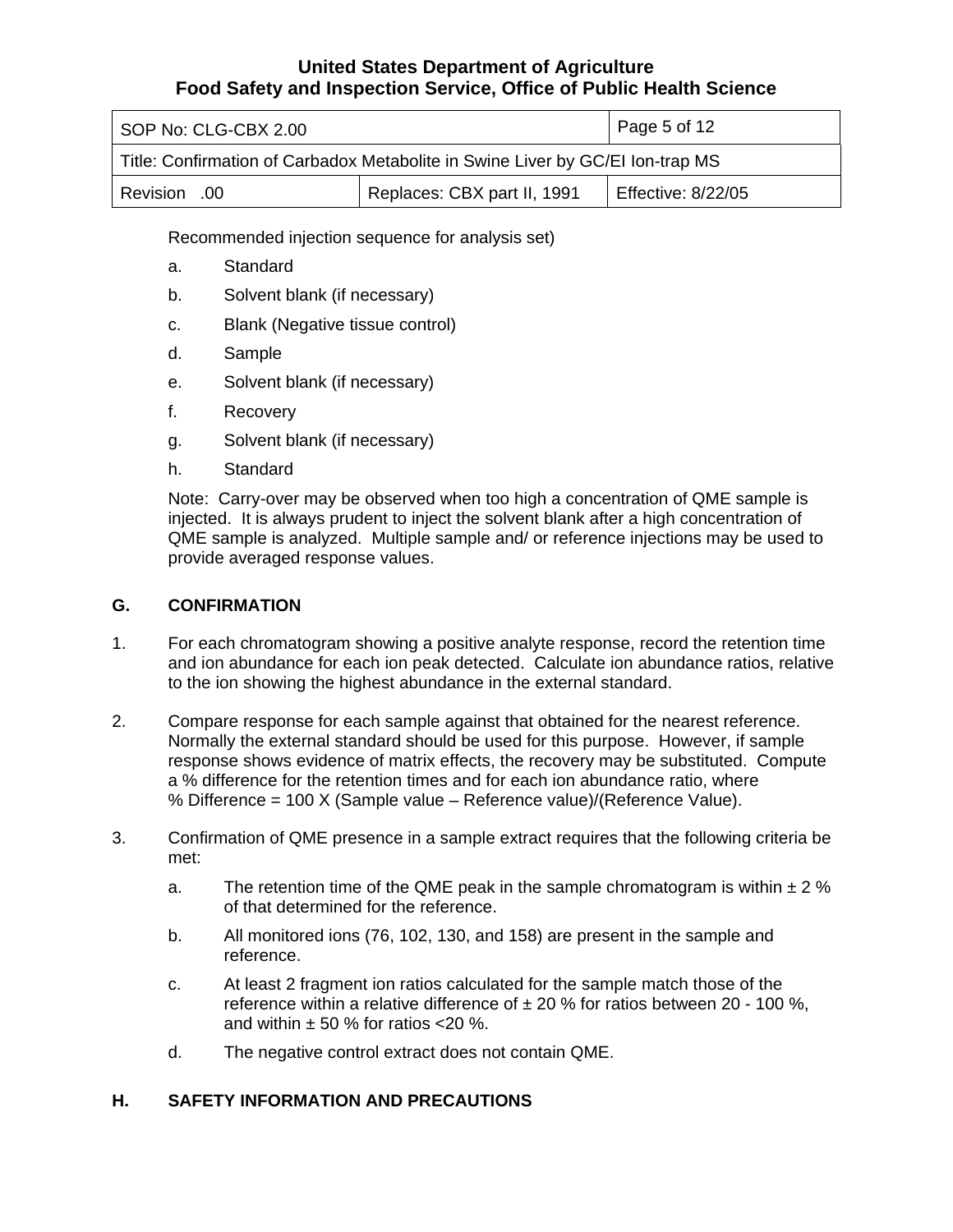<span id="page-5-0"></span>

| SOP No: CLG-CBX 2.00                                                           |  | Page 6 of 12 |  |
|--------------------------------------------------------------------------------|--|--------------|--|
| Title: Confirmation of Carbadox Metabolite in Swine Liver by GC/EI Ion-trap MS |  |              |  |
| Replaces: CBX part II, 1991<br>Effective: 8/22/05<br>Revision .00              |  |              |  |

- 1. Required Protective Equipment Safety glasses, disposable gloves, lab coats.
- 2. Hazards

|    | Reagents / Solutions       | Hazard           | Recommended Safe Procedure                                                                                                                                                                                                  |
|----|----------------------------|------------------|-----------------------------------------------------------------------------------------------------------------------------------------------------------------------------------------------------------------------------|
|    | Iso octane, Toluene        | <b>Flammable</b> | Wear gloves and work in the hood.<br>Use protective eyewear.                                                                                                                                                                |
| 3. | <b>Disposal Procedures</b> |                  |                                                                                                                                                                                                                             |
|    | Reagents / solutions       | Hazard           | <b>Recommended Safe Procedure</b>                                                                                                                                                                                           |
|    | Iso octane, Toluene        | See above        | Store waste in a tightly sealed<br>container away from non-compatibles<br>in a cool, well ventilated, flammable<br>liquid storage area/cabinet for<br>disposal in accordance with local,<br>state, and federal regulations. |

### **I. QUALITY ASSURANCE PLAN**

- 1. Performance Standards
	- a. No false positives from blank tissues.
	- b. No false negatives at ≥ 30 ppb.

# 2. Readiness To Perform (FSIS Training Plan)

- a. Familiarization
	- i. Phase I, Standard(s):

Analyze a 0.15 µg/mL QME injection standard solution for fragment ions, 76, 102, 130 and 158 using GC/ EI-IT-MS in SIM mode. Repeat this analysis on three different days to verify parameters.

ii. Phase II, Fortified samples:

Analyze 3 replicates at 0 and 30 ppb over a period of 3 different days.

NOTE: Phase I and Phase II may be performed concurrently.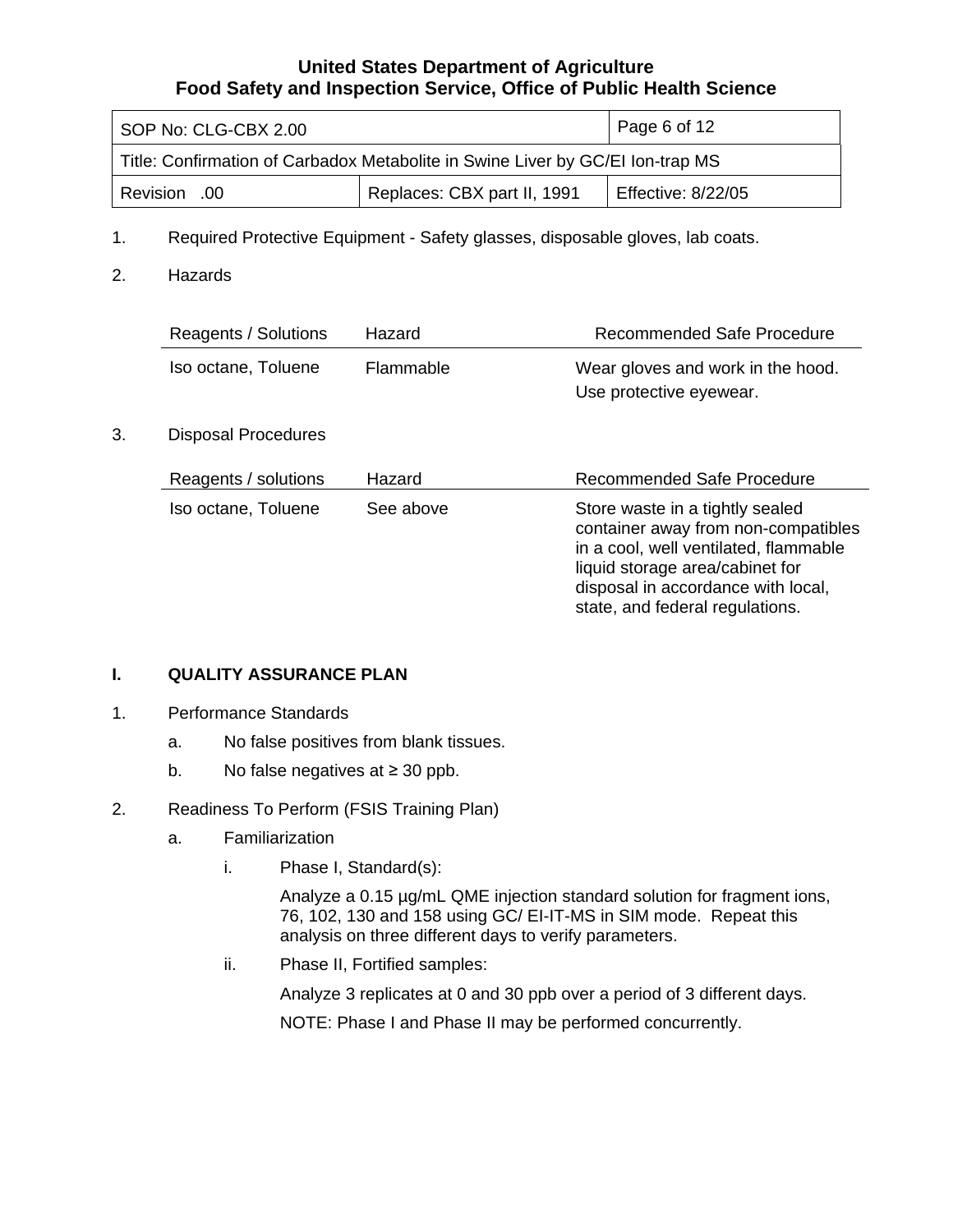<span id="page-6-0"></span>

| SOP No: CLG-CBX 2.00                                                           |  | Page 7 of 12 |  |
|--------------------------------------------------------------------------------|--|--------------|--|
| Title: Confirmation of Carbadox Metabolite in Swine Liver by GC/EI Ion-trap MS |  |              |  |
| Replaces: CBX part II, 1991<br><b>Effective: 8/22/05</b><br>00. Revision       |  |              |  |

- iii. Phase III, Check samples for analyst accreditation:
	- (a) Analyze a minimum of 8 check samples provided by the Supervisor/Quality Assurance Manager (QAM). At least one check sample should be negative. At least 4 samples should be fortified at ≥30 ppb level.
	- (b) Report analytical findings to Supervisor/QAM.
	- (c) Notification from QAM is required to commence official sample analysis.
- 3. Intralaboratory check samples
	- a. System, minimum contents.
		- i. Frequency: A minimum of four per year.
		- ii. Records are maintained.
	- b. Acceptability criteria: Refer to sections I.1 above.

If unacceptable results are obtained, then:

- i. Stop the sample analysis.
- ii. Take corrective action.
- 4. Sample set must include
	- a. Positive control (recovery).
	- b. Tissue blank.
	- c. Sample extract(s).
- 5. Sensitivity
	- a. Minimum Proficiency Level (MPL): 30 ppb.
- **J. WORKSHEET**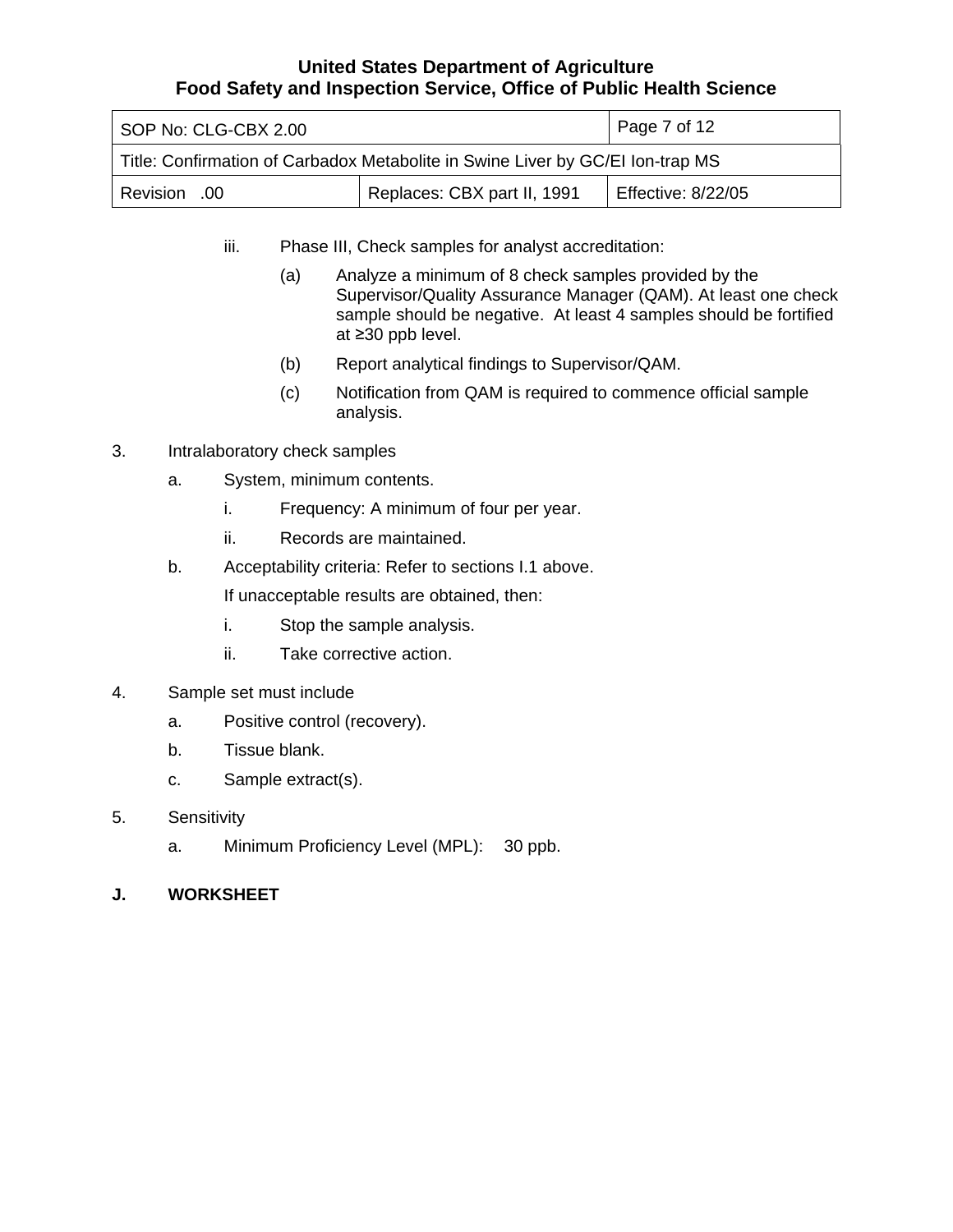| SOP No: CLG-CBX 2.00                                                           | Page 8 of 12                |  |                    |
|--------------------------------------------------------------------------------|-----------------------------|--|--------------------|
| Title: Confirmation of Carbadox Metabolite in Swine Liver by GC/EI Ion-trap MS |                             |  |                    |
| Revision .00                                                                   | Replaces: CBX part II, 1991 |  | Effective: 8/22/05 |

# **QME CONFIRMATION WORKSHEET**

| Name of analyst         | <b>Internal Lab No.</b>                 |
|-------------------------|-----------------------------------------|
| <b>Date Started</b>     | Form No.                                |
| <b>Date Completed</b>   | <b>Tissue Code</b>                      |
| <b>Instrument</b>       | <b>Dilution or Concentration Factor</b> |
| <b>Injection Volume</b> | <b>Result Confirmed (yes or no)</b>     |

# **CONFIRMATION**

| <b>Sample Name:</b>          |     |               |            |                |               |            |                     |
|------------------------------|-----|---------------|------------|----------------|---------------|------------|---------------------|
|                              |     | <b>Sample</b> | <b>Std</b> | %Diff Rel. Ion | <b>Sample</b> | <b>Rec</b> | %Diff Rel. Ion      |
|                              | m/z | Rel. Ion %    | Rel. Ion % | Rec - Sample   | Rel. Ion %    | Rel. Ion%  | <b>Std - Sample</b> |
|                              | 76  |               |            |                |               |            |                     |
|                              | 102 |               |            |                |               |            |                     |
|                              | 130 |               |            |                |               |            |                     |
|                              | 158 |               |            |                |               |            |                     |
|                              |     |               |            | %Diff RT       |               |            | %Diff RT            |
| <b>Retention time (min):</b> |     |               |            |                |               |            |                     |
|                              |     |               |            |                |               |            |                     |
| <b>Comments</b>              |     |               |            |                |               |            |                     |
|                              |     |               |            |                |               |            |                     |
|                              |     |               |            |                |               |            |                     |
|                              |     |               |            |                |               |            |                     |
|                              |     |               |            |                |               |            |                     |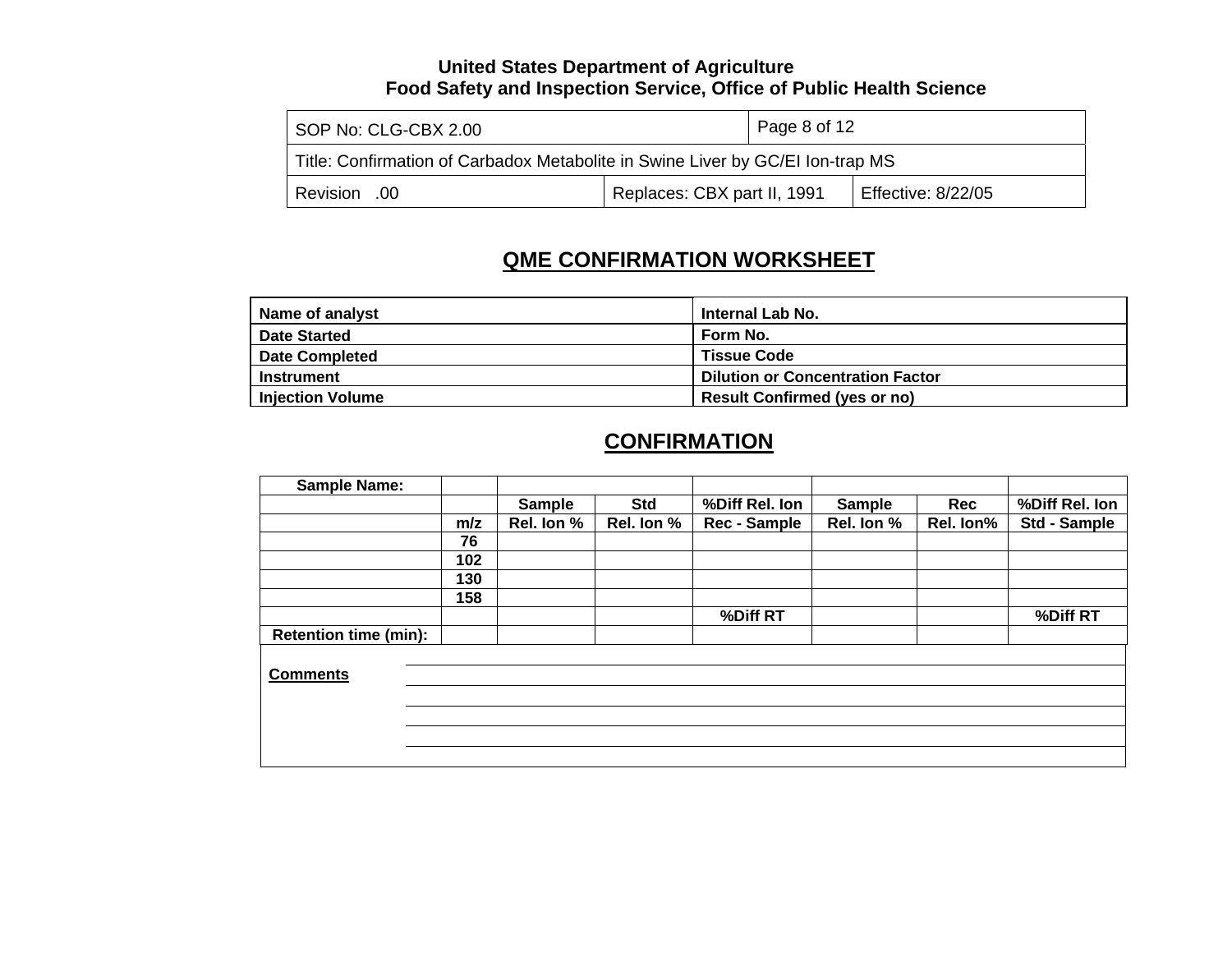<span id="page-8-0"></span>

| SOP No: CLG-CBX 2.00                                                           | Page 9 of 12                |                           |  |
|--------------------------------------------------------------------------------|-----------------------------|---------------------------|--|
| Title: Confirmation of Carbadox Metabolite in Swine Liver by GC/EI Ion-trap MS |                             |                           |  |
| Revision .00                                                                   | Replaces: CBX part II, 1991 | <b>Effective: 8/22/05</b> |  |

#### **K. APPENDIX**

1. Chromatograms and Spectra

# Figure 1. GC/EI IT mass spectrum of QME







Structurally significant fragment ions: m/z [MH - OCH3]\*158  $0.02 \text{ (MH - COOCH}_3\text{+130)}$ m/z<br>
[MH - H - COOCH<sub>3</sub>]\*129<br>
m/z [MH - N=CCOOCH<sub>3</sub>]\*103 (0) (KH - H - N=CCOOCH3] \* 102 m/z [MH - N=C(C=N)COOCH3]\*76 m/z [MH - H - N=C(C=N)COOCH3]\*75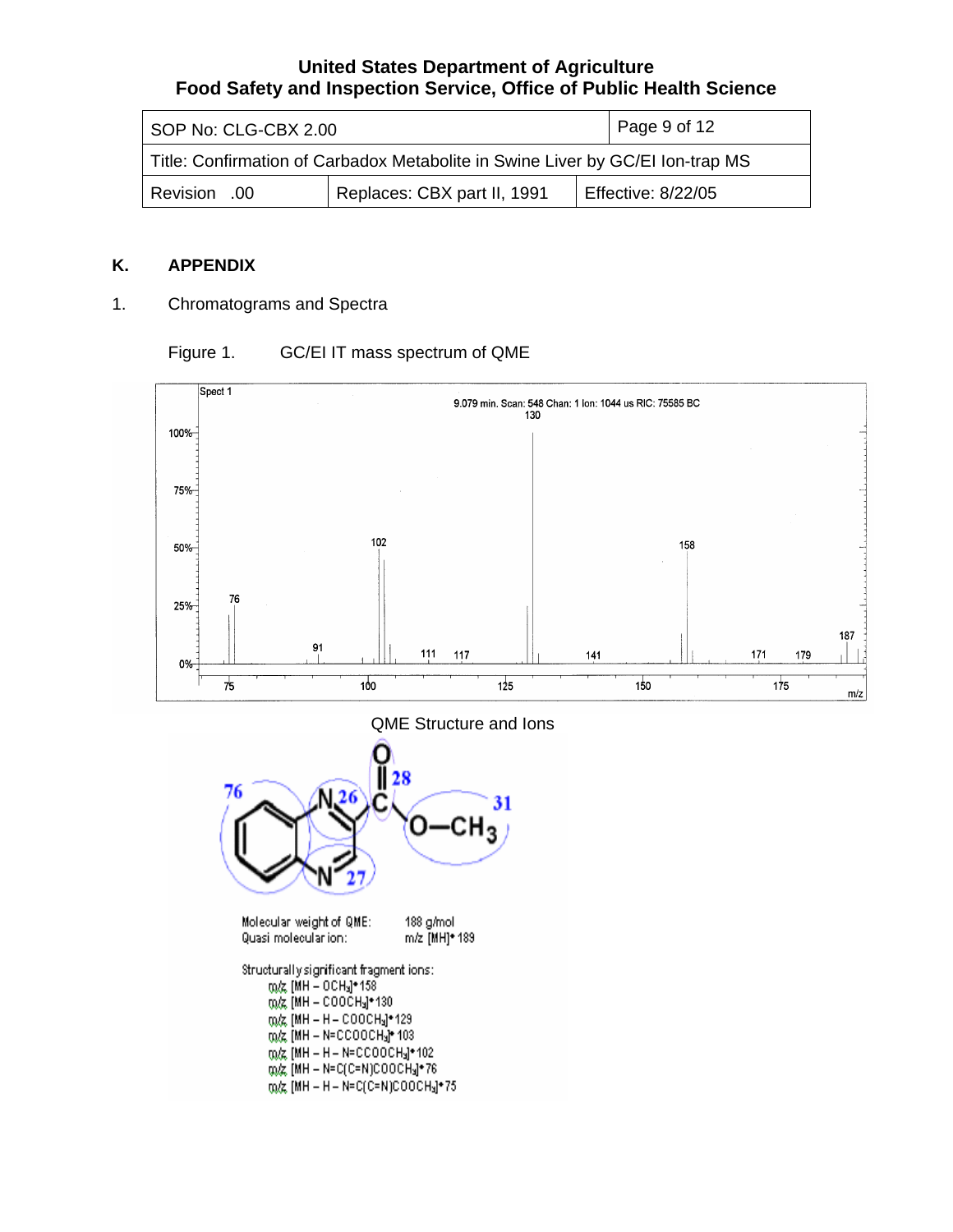| SOP No: CLG-CBX 2.00                                                           | Page 10 of 12               |                    |  |
|--------------------------------------------------------------------------------|-----------------------------|--------------------|--|
| Title: Confirmation of Carbadox Metabolite in Swine Liver by GC/EI Ion-trap MS |                             |                    |  |
| Revision .00                                                                   | Replaces: CBX part II, 1991 | Effective: 8/22/05 |  |

# Figure 2. TIC of External Standard Equivalent to 30 ppb QME

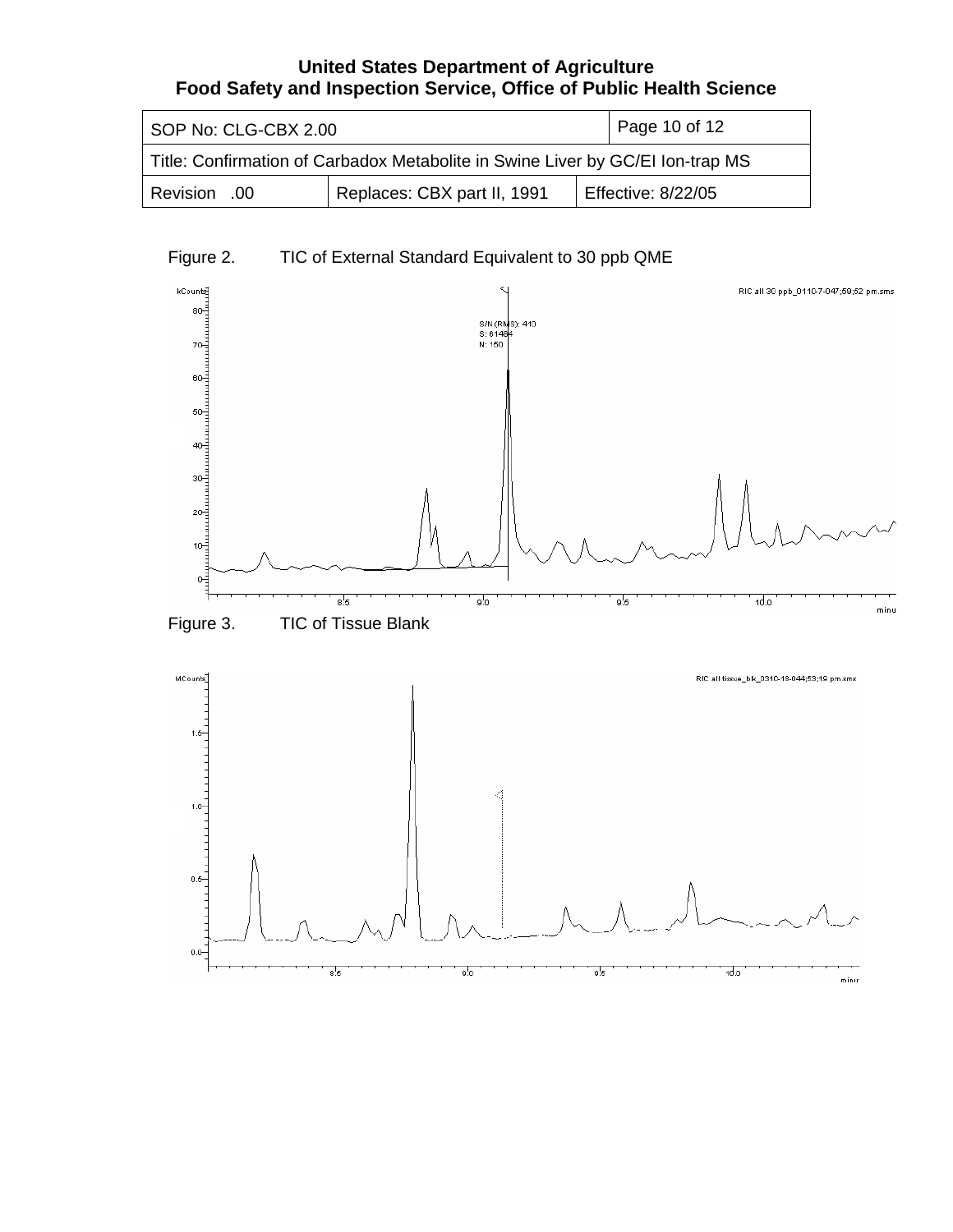| SOP No: CLG-CBX 2.00                                                           | Page 11 of 12               |                    |  |
|--------------------------------------------------------------------------------|-----------------------------|--------------------|--|
| Title: Confirmation of Carbadox Metabolite in Swine Liver by GC/EI Ion-trap MS |                             |                    |  |
| Revision .00                                                                   | Replaces: CBX part II, 1991 | Effective: 8/22/05 |  |

# Figure 4. TIC of 30 ppb Recovery



Figure 5. Ion Chromatograms for 30 ppb Recovery



## 2. Reference:

Carbadox metabolite in swine tissue, II. Confirmatory method, FSIS Chemistry Laboratory Guidebook, July, 1991.